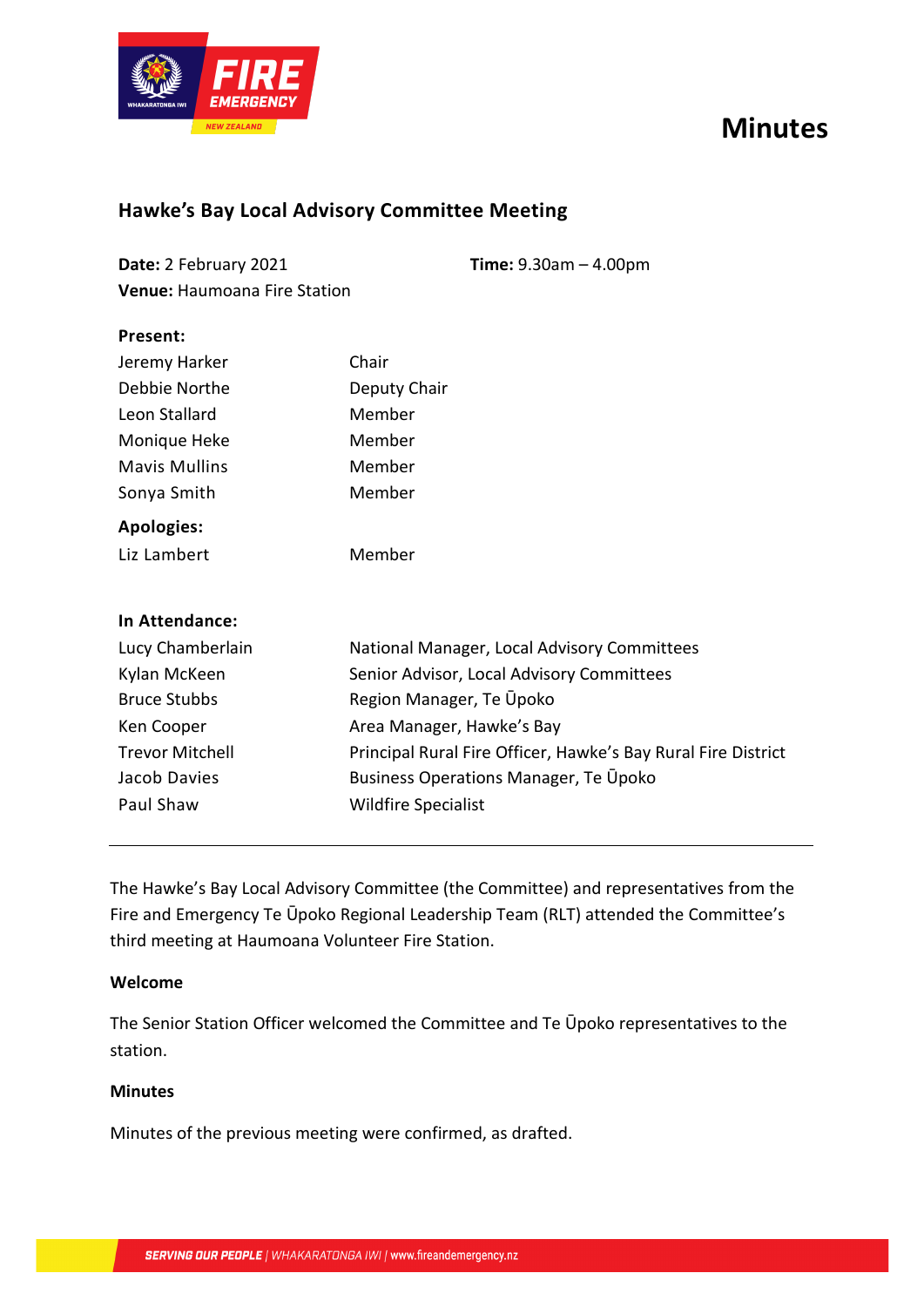#### **RLT district update**

The RLT provided an update on the Tranche 2 organisational district redeployment and informed the Committee on Fire and Emergency's response to local emergency events and the fire season restrictions within the district.

#### **Stakeholder engagement**

Members attended district volunteer leadership meetings, alongside local leaders, in November 2020. This meeting was introductory in nature and focussed on explaining the LAC purpose and role.

Informal meetings with iwi/hapū leaders have begun with members utilising their existing relationships to seek engagement and introduce the LACs purpose and intent.

As part of the Committee's Safer Communities priority group, members engaged with district health boards (DHBs) and learned that the selling of fireworks continue to be a concern for these entities.

Members met with delegates from Wairoa District Council who discussed the risk with forestry in the area, especially with the increased fire risk of unmanaged carbon forests, as well as the increase in logging trucks on the roads.

Informal introductory meetings have also been conducted between LAC members and rural and agricultural organisations.

#### **Engagement planning**

The Committee have identified entities within iwi/hapū, safer communities and, rural and agricultural businesses to continue their engagement over the next few months.

Members will continue to engage with volunteers at their district leadership volunteer meetings alongside local leaders.

#### **Fire plans consultation feedback**

Wildfire specialist, Paul Shaw, gave an overview of the draft Hawke's Bay Fire Plan. Committee members were then invited to give feedback on the fire plan template. Feedback included a concentration on use of plain English, local images and prioritising community groups accordingly.

#### **National LAC Team Update**

The National LAC team provided updates, including the self-review to be completed by the Committee in May, an overview of the progress of all seven LACs and a new invoice template.